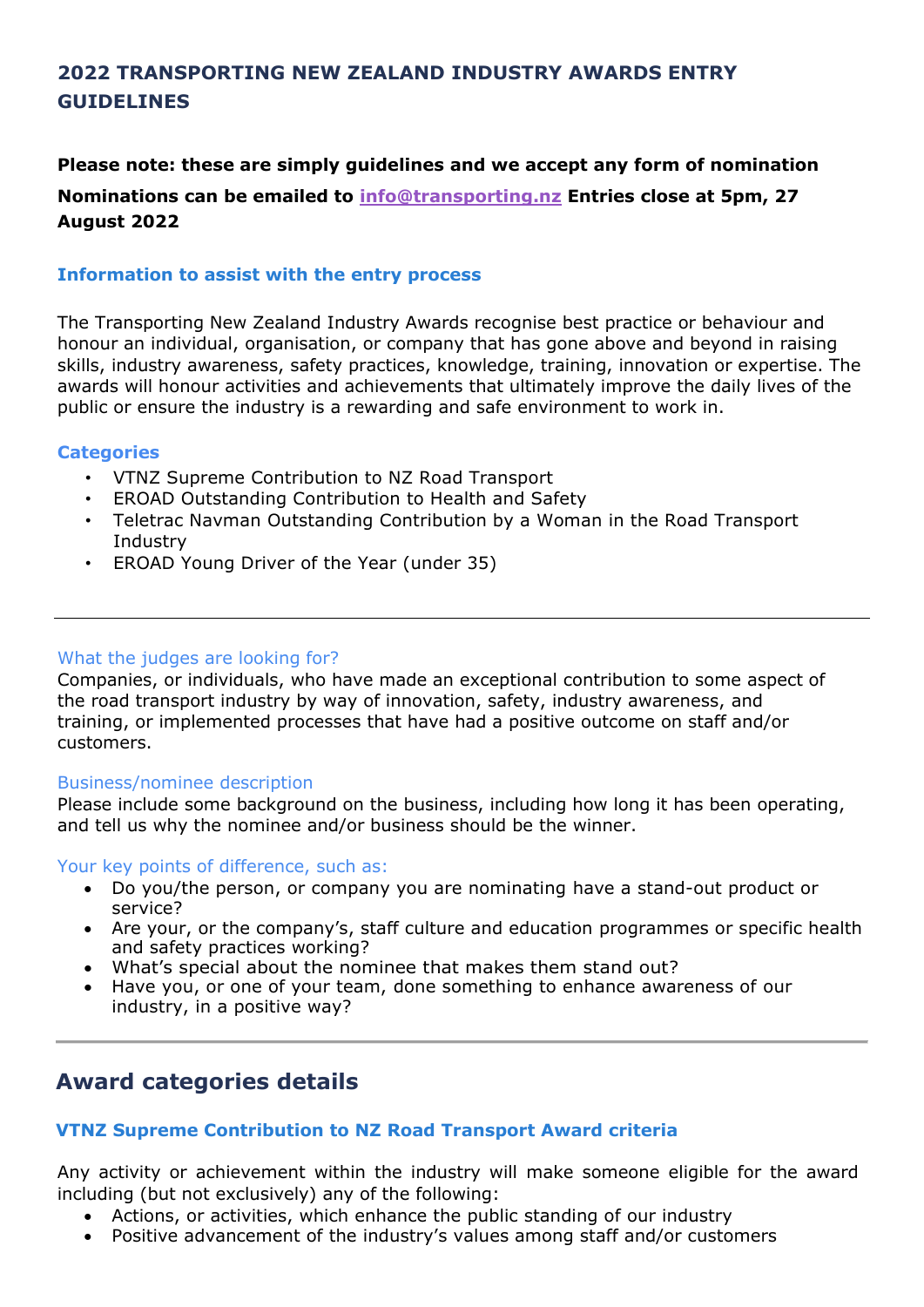- Mentoring of colleagues and staff within an organisation, or across our industry as a whole
- Long-term commitment to the road transport industry and contribution to its ongoing success

The nomination could also specify:

- The challenges and degree of difficulty faced in achieving the outcome
- The time and effort involved in working towards the outcome
- The length of time the nominee has been involved in the road transport industry and any other actions, or activities, over that time which have also made a contribution to the road transport industry

## **EROAD Outstanding Contribution to Health and Safety Award criteria**

Any activity or achievement within the industry will make someone eligible for the award including (but not exclusively) any of the following:

- Development and inception of health and safety innovations, or programmes, which have demonstrably improved the health and safety performance of an organisation or company, either individually, or with other organisations or companies
- Promotion of the need for effective health and safety programmes within the industry
- Encouragement of the merits of active health and safety interventions within an organisation or company

The nomination could also specify:

- The challenges and degree of difficulty faced in achieving the outcome
- Measurable ways in which the activity caused an improved health and safety environment and/or outcomes
- The time and effort involved in working towards the outcome

# **Teletrac Navman Outstanding Contribution by a Woman in the Road Transport Industry criteria**

We welcome nominations for any woman working within the industry who displays skills including (but not exclusively) following:

- Actions or activities by a woman in the road transport industry that enhances the public image of our industry
- Successful promotion of the benefits of diversity to organisations and companies involved in the industry
- An innovative approach to industry practices that help to encourage and enhance the standing of women in road transport
- Promotion, or inception, of a successful training programme that encourages or assists the progression of women in road transport

The nomination could also specify:

- The challenges and degree of difficulty faced in achieving the outcome
- The time and effort involved in working towards the outcome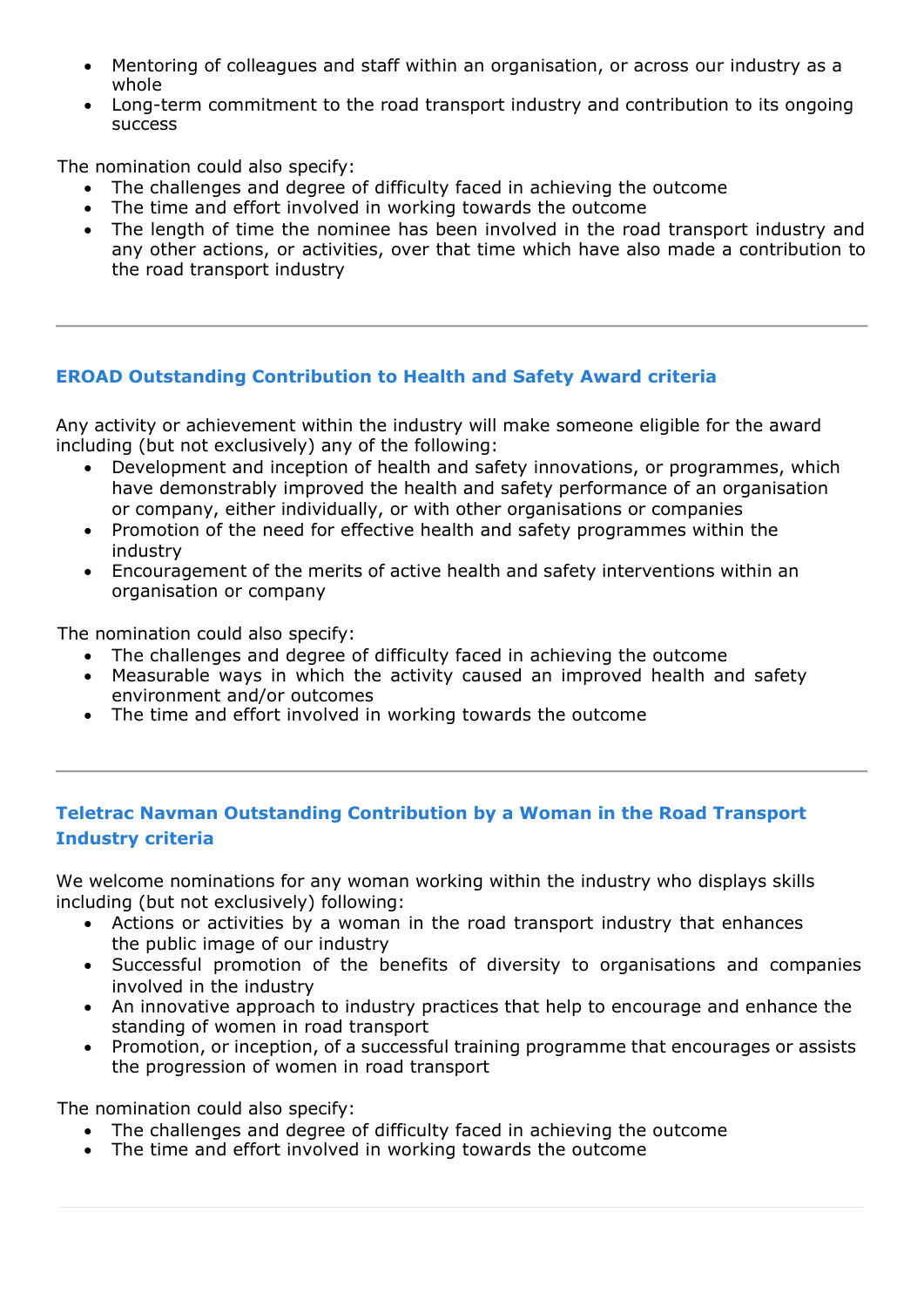# **EROAD Young Driver of the Year (under 35)**

We welcome nominations for any young person within the industry who displays skills including (but not exclusively) any of the following:

- Actions or activities by a young driver in the road transport industry that enhances the public standing of the industry
- Successful promotion of the road transport industry as a career pathway to young people and new entrants into the workforce
- An innovative approach to industry practices that helps to encourage and enhance young people in road transport
- Recognition of a young person's participation and outstanding success in training or professional development to enhance their career in road transport

The nomination could also specify:

- The challenges and degree of difficulty faced in achieving the outcome
- Measurable ways in which the activity caused an improved health and safety environment and/or outcomes
- The time and effort involved in working towards the outcome

### **Judging panel**

**The panel of judges will be made up of industry leaders. Judges decisions will be final.**

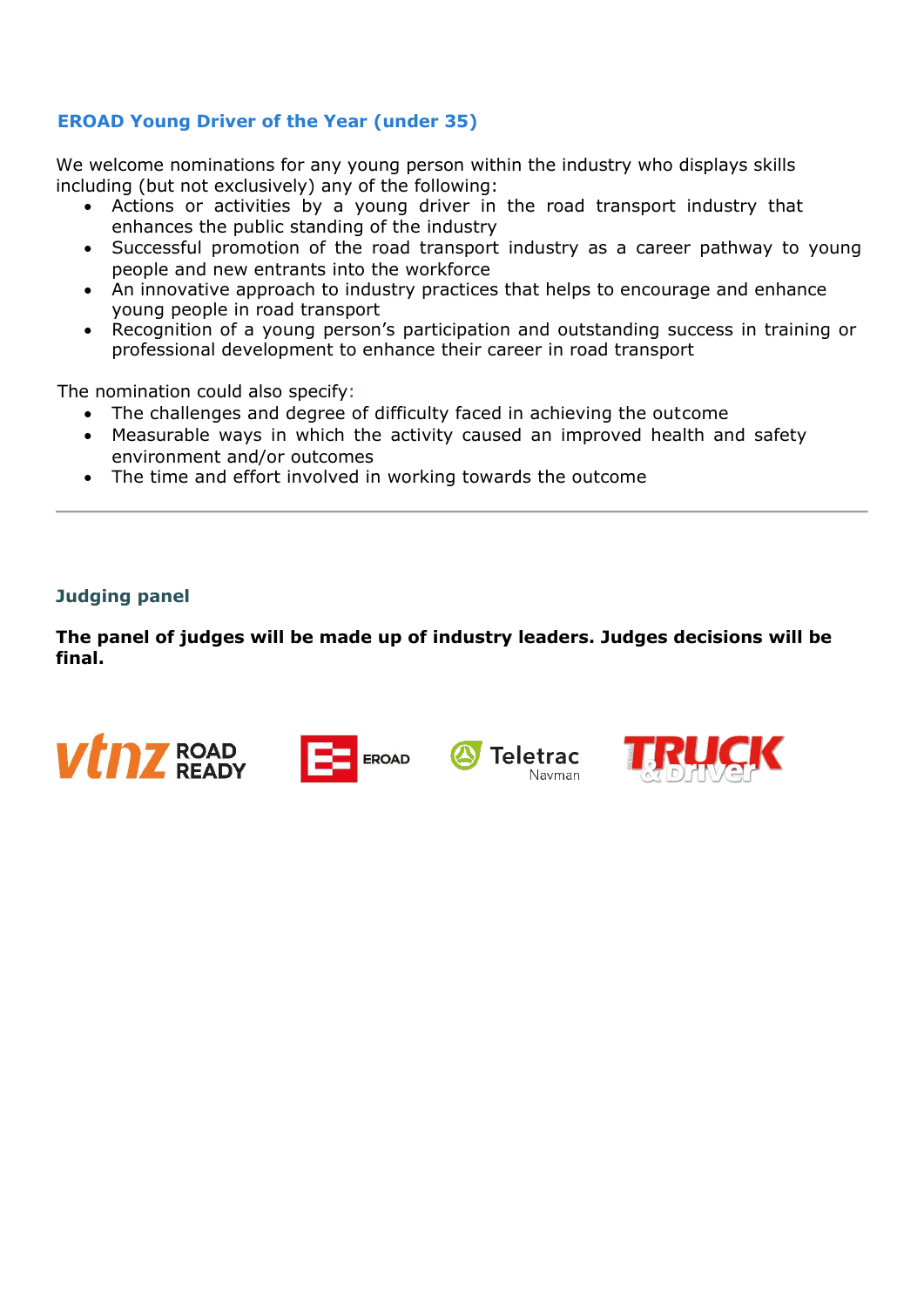# **AWARD NOMINATION FORM**

| <b>Nominee</b>          |                          |                                                                  |      |                                                               |
|-------------------------|--------------------------|------------------------------------------------------------------|------|---------------------------------------------------------------|
| Who are you nominating? |                          |                                                                  |      |                                                               |
| Surname                 |                          |                                                                  | Name |                                                               |
| Company                 |                          |                                                                  |      |                                                               |
| <b>Position</b>         |                          |                                                                  |      |                                                               |
| <b>Address</b>          |                          |                                                                  |      |                                                               |
|                         |                          |                                                                  |      |                                                               |
| Phone                   |                          |                                                                  |      |                                                               |
| Email                   |                          |                                                                  |      |                                                               |
|                         |                          |                                                                  |      |                                                               |
| <b>Nominator</b>        |                          |                                                                  |      |                                                               |
|                         |                          |                                                                  |      |                                                               |
| Name                    |                          |                                                                  |      |                                                               |
| <b>Address</b>          |                          |                                                                  |      |                                                               |
| Phone                   |                          |                                                                  |      |                                                               |
| Email                   |                          |                                                                  |      |                                                               |
| <b>Categories</b>       |                          |                                                                  |      |                                                               |
|                         |                          | <b>VTNZ Supreme Contribution to</b>                              |      |                                                               |
|                         | <b>NZ Road Transport</b> |                                                                  |      | <b>EROAD Outstanding</b><br>Contribution to Health and Safety |
|                         | <b>Road Transport</b>    | <b>Teletrac Navman Outstanding</b><br>Contribution by a Woman in |      | <b>EROAD Young Driver of the</b><br>Year (under 35)           |